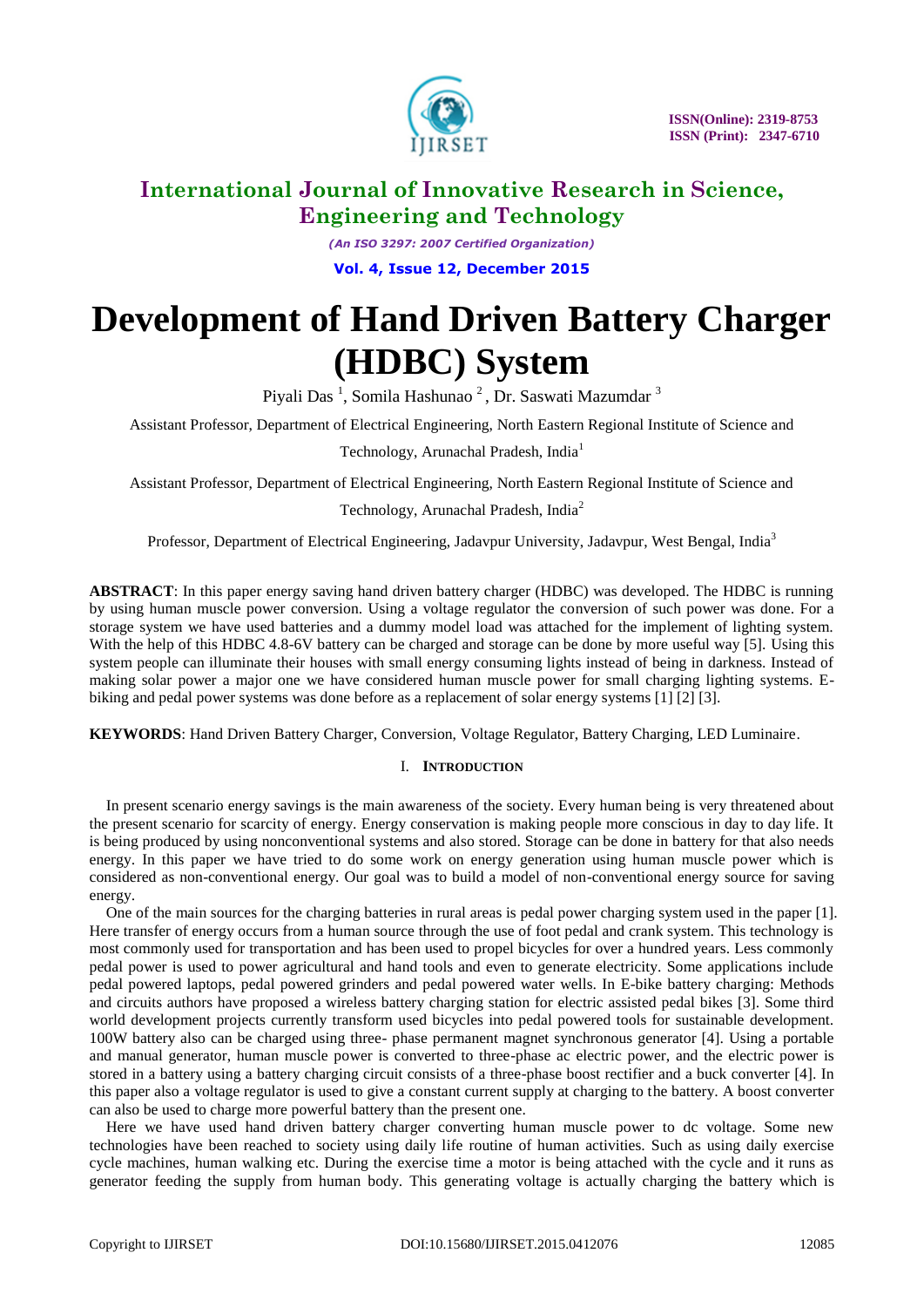

*(An ISO 3297: 2007 Certified Organization)*

### **Vol. 4, Issue 12, December 2015**

installed with the motor. By the process human exercise as well as the energy consumption is also done. After getting fully charged battery can work as sources of many purposes. Now some technology has also invented by using human walking, when people is usually walking if a compact charging system is attached with knee then the muscle power can charge mobile batteries. So a self charging is being done by person himself or herself. Either a battery or a walkman can also get charged by this compact charging system. A hand driven charger is hand-held, manually-operated battery charger which is closed with a motor that works as generator and creates a voltage when a handle is rotated by user. This charger feeds power from user i.e. from man power. This machine is a device which can be easily used in any non electrified place. In this generator the basic demand is to produce charging power at the time of battery charging. Using a stepper motor this generator is being designed. Except stepper motor d. c motors may also be used. A battery charger is a device used to put energy into a secondary cell or (rechargeable) battery by forcing an electric current through it. In Ohio State University [6] the projects are implemented for energy storage equalization of cycle lifetime even in [5] the distributed energy resources was discussed and implemented where Flexible Distribution of Energy and Storage Resources (FDERS)[5] a new model was developed.

#### II. **STEPPER MOTOR USED AS GENERATOR**

In this system stepper motor is used for charging of dc battery source due to lack of time and low power input from human body. The motor has full torque at standstill (if the windings are energized) and it is readily available in market, human body cannot provide continuous power so to run stepper motor a low power dissipation will be sufficient. Stepper motor is very reliable since there are no contact brushes in the motor; therefore the life of the motor is simply dependant on the life of the bearing.

#### III. **MECHANICAL ARRANGEMENT OF THE CHARGING SYSTEM**

Using a gearbox which is made up to convert one turn to eleven turns (i.e. its ratio is 1:11), this can give a very huge advantage to the charging system as when in input one revolution is done at the same time eleven revolutions will be given to the output of gear. This output is coupled with the shaft of the stepper motor by a plastic tube. So when a person is giving input to the handle, a multiplied output drives the shaft of the motor will be applied. Here in this gearbox only disadvantage is that a small backlash is working to come at its proper position. Here the stepper motor is working as dynamo and main power source of charging dc batteries.



Fig 1: Mechanical arrangement of HDBC

### IV.**WORKING PRINCIPLE OF THE CHARGING SYSTEM**

Here in this system a stepper motor has been used to generate electricity or main emf which would do the charging of the battery. A stepper motor is an electromechanical device which converts electrical pulses into discrete mechanical movements. The shaft or spindle of a stepper motor rotates in discrete step increments when electrical command pulses are applied to it in the proper sequence. The motors rotation has several direct relationships to these applied input pulses. The sequence of the applied pulses is directly related to the direction of motor shafts rotation. The speed of the motor shafts rotation is directly related to the frequency of the input pulses. Here for battery charging, generator is being developed by using a permanent magnet type stepper motor. This permanent magnet type often referred to as a "tin can" or "can stock" motor the permanent magnet step motor is a low cost and low resolution type motor with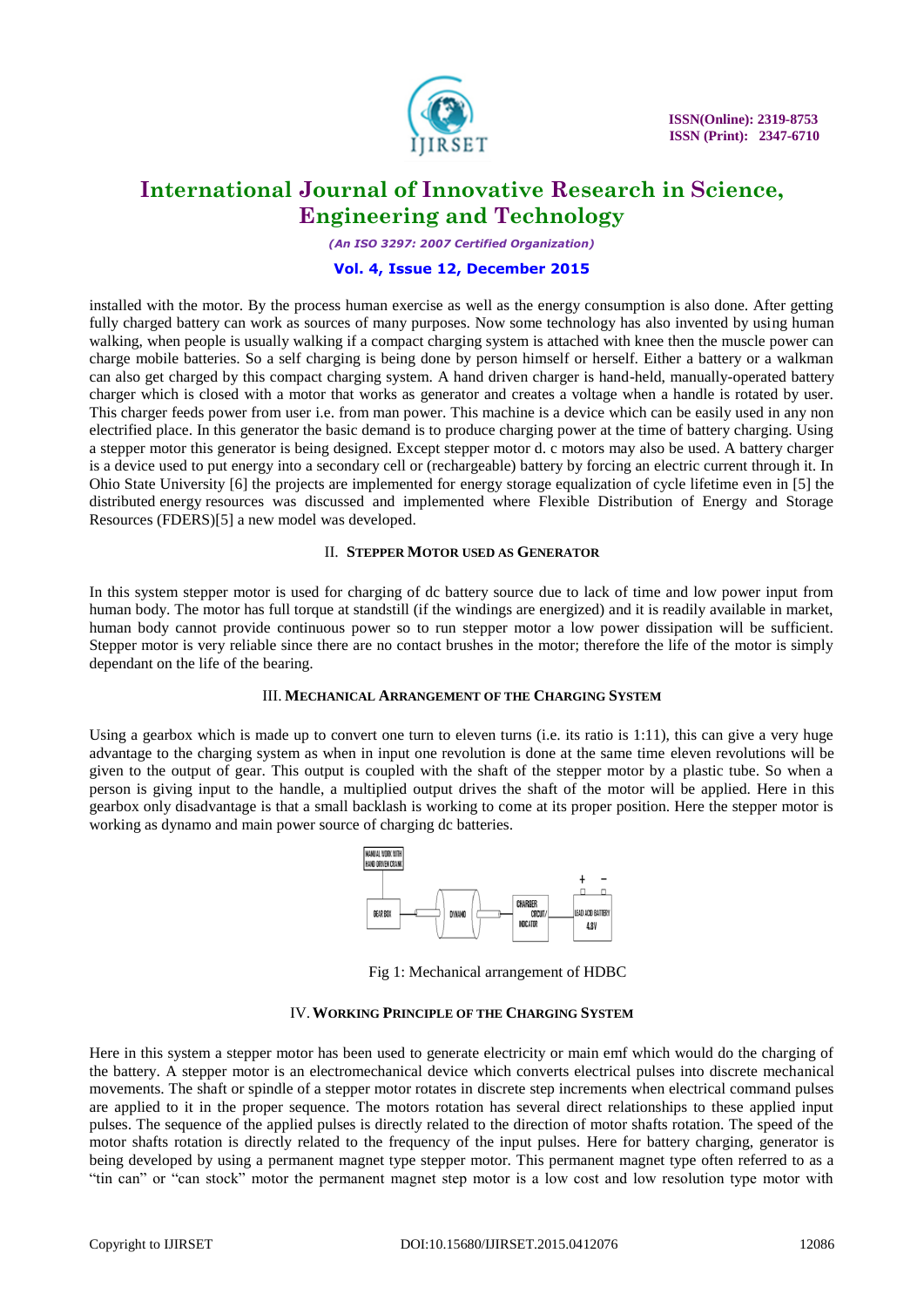

*(An ISO 3297: 2007 Certified Organization)*

### **Vol. 4, Issue 12, December 2015**

typical step angles of 7.5º to 15º. (48 – 24 steps/revolution) PM motors as the name implies have permanent magnets added to the motor structure. Fig 2 gives the outlook of the motor. The rotor no longer has teeth as with the Variable Reluctance motor. Instead the rotor is magnetized with alternating north and south poles situated in a straight line parallel to the rotor shaft. These magnetized rotor poles provide an increased magnetic flux intensity and because of this the PM motor exhibits improved torque characteristics when compared with the variable reluctance type [7]. Using a small stepper motor as battery charger model, voltage generation has been initially observed.



Figure 2: Outlook of a PM or tin-can stepper motor.

### V. **VOLTAGE REGULATOR**

An ideal power supply maintains a constant voltage at its output terminals under all operating conditions. The output voltage of a practical power supply changes with load generally dropping as load current increases as shown in [Fig.3](http://nptel.iitm.ac.in/courses/Webcourse-contents/IIT-ROORKEE/Analog%20circuits/lecturers/lecture_27/lecture27_page1.htm).



Fig. 3: Terminal Voltage Vs Load Current Curve

When full load current is drawn is called full load voltage  $(V_{FL})$ . The no load voltage is the terminal voltage when zero current is drawn from the supply, that is, the open circuit terminal voltage [7]. Power supply performance is measured in terms of percent voltage regulation, which indicates its ability to maintain a constant voltage. It is defined as

$$
\sqrt{R} = \frac{V_{NL} - V_{FL}}{V_{FL}} \times 100\% \tag{1}
$$

Here a 5v regulator has been used for a constant voltage supply. With the help of LM7805[11] regulator circuit of this implementation has done. This regulated output voltage is fixed at a value of 5v. Here  $|V_{in}| > |V_{o}| + 2$  volts as for the regulated output i.e. the unregulated input voltage must be at least 2V more than the regulated output voltage. From generated output voltage of the motor it is of 27-30V maximum depending on the revolution rate. So as far as the charging concerns the regulated voltage should stay upon 5V, that's why LM7805 is used. Fig 4. shows the regulator circuit.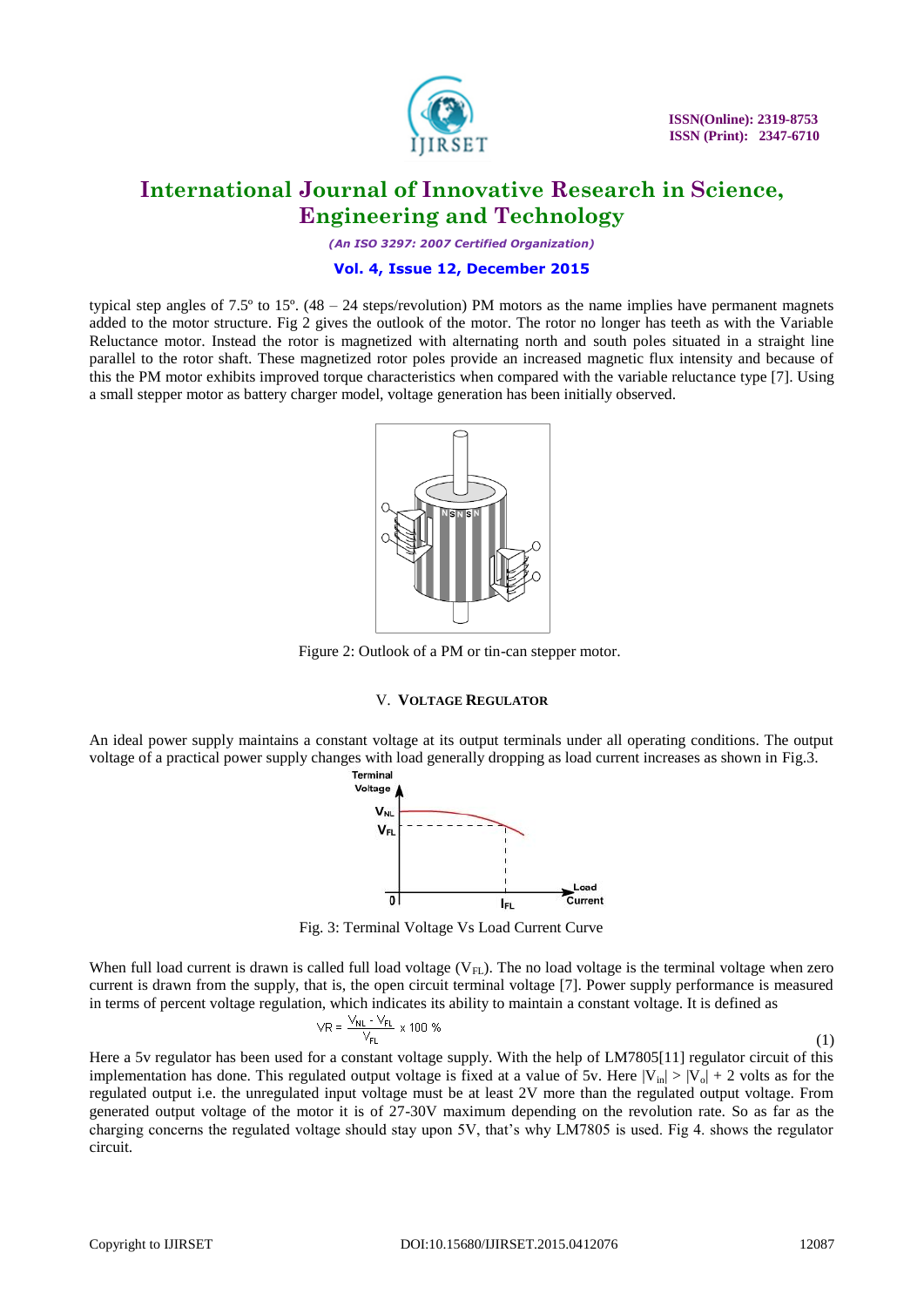

*(An ISO 3297: 2007 Certified Organization)* **Vol. 4, Issue 12, December 2015**



Fig:4 Voltage Regulator of 5V for HDBC

Here the charging capacitor C1 having a value of  $10\mu$ F is used which is connected in between input terminal and ground to cancel the inductive effect due to long distribution legs. The output capacitor  $C2$  of a value  $1\mu$ F improves the transient response. The LM7805 IC has a temperature sensor (built in) which turns off the IC when it becomes too hot (usually 125˚C to 150˚C). The output current will drop and remains there until the IC has cooled significantly. Now four LEDs have been connected with the regulated output supply, when regulated voltage is being produced then the output of the voltage can be examined by the glowing of LEDs which is conducted by a switch.

# VI.**EXPERIMENTAL VALIDATION OF THE HDBC**

In this process the generation of voltage and current using small stepper motor was very low as 20V & 3mA respectively which was not sufficient to charge 4.8-6V batteries, so a big stepper motor having a higher torque has been selected. The specification of this small motor is; torque 4 kg-cm, input 9V. After examining the small stepper motor implementation has done with a big stepper motor. The specification of this motor is-Type STM 981, torque 7 kg-cm, input 12V DC, 1 A/Phase.

Using this stepper motor voltage building up to 30V and current is also very high- 350mA at approximate 900 rpm. In Fig 5. the speed vs e.m.f. generated is shown which implies the natural characteristics of the system. In further research for the betterment of the characteristics some controllers can also be used.



Fig 5: Characteristics of the generated voltage and rpm of the motor.

These are the values achieved after the experimentation of the HDBC.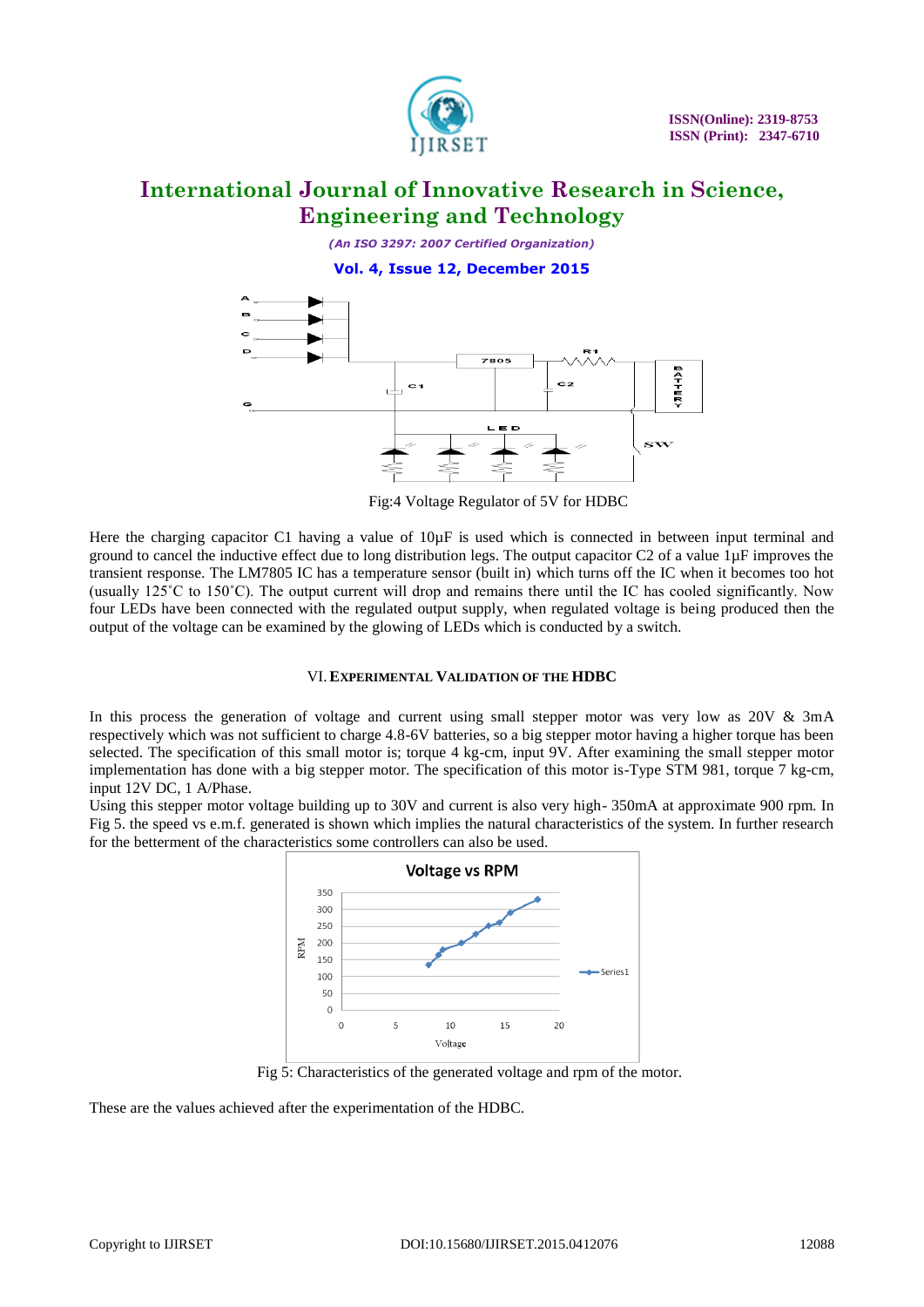

*(An ISO 3297: 2007 Certified Organization)*

### **Vol. 4, Issue 12, December 2015**

| Table1. Motor's voltage generation with $100\Omega/5W$ resistive load. |  |  |  |
|------------------------------------------------------------------------|--|--|--|
|------------------------------------------------------------------------|--|--|--|

| Input Voltage(V) | Input Current(mA) | Output Voltage(V) | Speed in RPM |
|------------------|-------------------|-------------------|--------------|
| 2.5              | 2.3               |                   | 135          |
| 2.6              | 2.38              | 8.9               | 164          |
| 2.7              | 2.4               | 9.3               | 180          |
| 2.9              | 2.5               | 11                | 200          |
| 3.1              | 2.5               | 13.5              | 251          |
| 3.2              | 2.53              | 14.5              | 261          |
|                  | 2.48              | 12.33             | 227          |
| 3.27             | 2.57              | 15.5              | 290          |
| 3.4              | 2.54              | 18                | 330          |



Fig 6: A prototype of the HDBC along the charging circuit.

### VII. **BATTERY CHARGING PROCESS OF HDBC**

There are some charger schemes to charge the batteries depending on battery capacity. The charger has three key functions

- Getting the charge into the battery (Charging)
- Optimizing the charging rate (Stabilizing)
- Knowing when to stop (Terminating)

The charging scheme is a combination of the charging and termination methods.

In this system a quick charging has been occurred depending on the generator capacity. The main motive of this generated voltage is to charge a battery with the help of a charging circuit. The batteries are being charged by using a 5V regulator circuit, the rating of each battery is 1.2V, 800mA-H. The experimental results obtained while charging is given below. Here a 4.3 V battery is used, and the speed of rotation of HDBC is 550 to 700 rpm.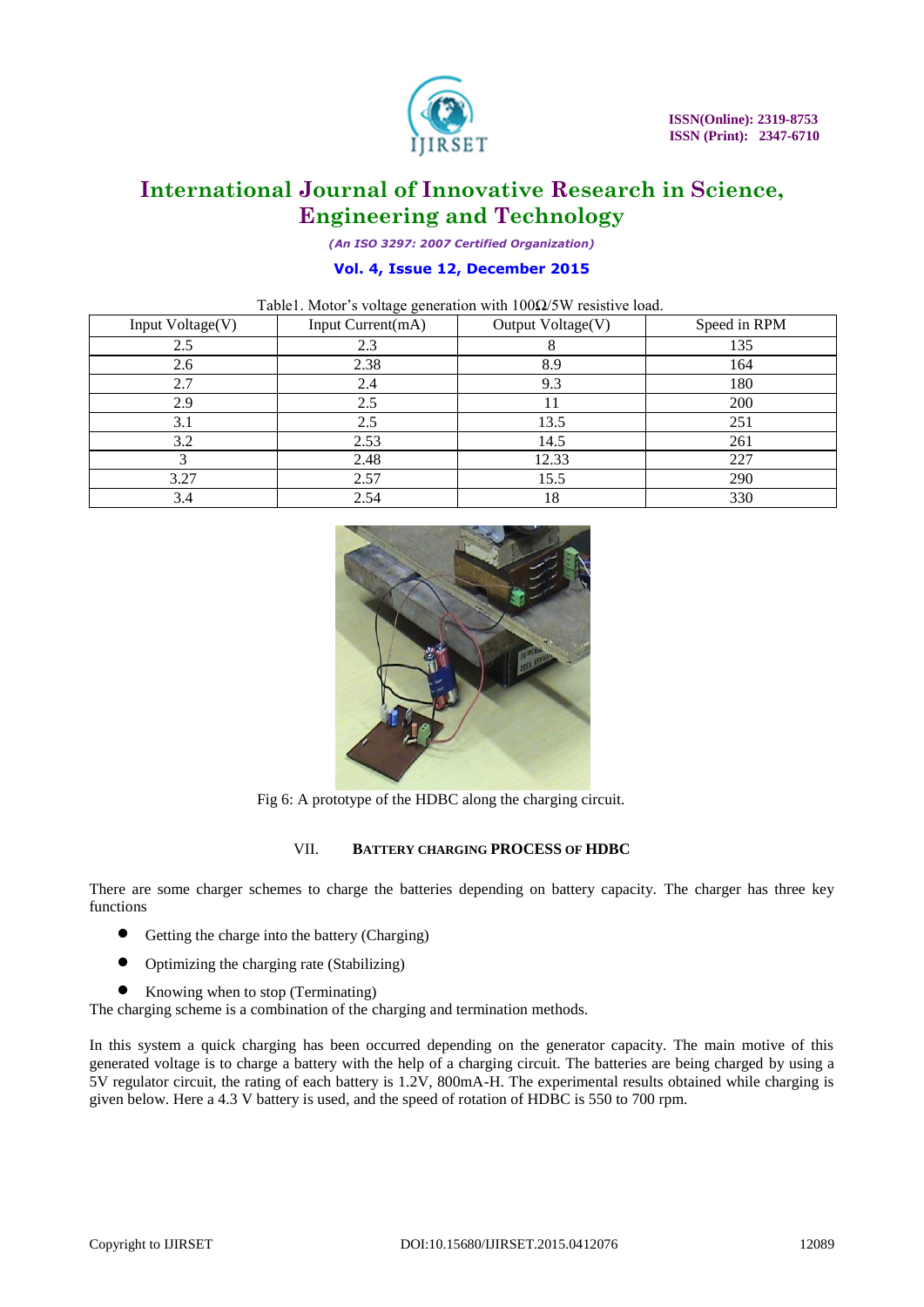

*(An ISO 3297: 2007 Certified Organization)*

### **Vol. 4, Issue 12, December 2015**

Table 2: Experimental data for Regulator circuit connecting R1- value is 10  $\Omega$ .

In the experiment Table 1 shows one case R1 of Fig.4 is selected 100Ω and in another case it is taken as 10Ω which is

| Sl. No         | Time in min      | Charging Current When Regulatory resistance at<br>$10\Omega$ | Battery Voltage (V) |
|----------------|------------------|--------------------------------------------------------------|---------------------|
|                | $\boldsymbol{0}$ | 66.00                                                        | 4.36                |
| 2              | 7                | 60.00                                                        | 4.42                |
| 3              | 15               | 56.00                                                        | 4.46                |
| $\overline{4}$ | 21               | 52.00                                                        | 4.5                 |
| 5              | 27               | 44.00                                                        | 4.58                |
| 6              | 35               | 40.00                                                        | 4.62                |
| 7              | 45               | 35.00                                                        | 4.67                |
| 8              | 55               | 31.00                                                        | 4.71                |
| 9              | 65               | 26.00                                                        | 4.76                |
| 10             | 72               | 24.00                                                        | 4.78                |
| 11             | 100              | 22.00                                                        | 4.8                 |
| 12             | 150              | 21.00                                                        | 4.81                |
| 13             | 200              | 20.00                                                        | 4.82                |
| 14             | 220              | 20.00                                                        | 4.82                |

shown in Table 2. In 10 ohm the initial value of battery after discharging is 4.36V. Using regulator circuit the batteries are fully charged after minimum 220mins i.e. 3hrs and 40 min and in second case the charging time is 225mins i.e. 3hrs and 45 min.

In fig 7 the charging characteristics have shown [8]. The charge and discharge characteristics of lead-acid battery and LiFePO<sub>4</sub> battery is proposed in  $[9]$ .

Fig 7(a) : NiCad & NiMH Charging Characteristics

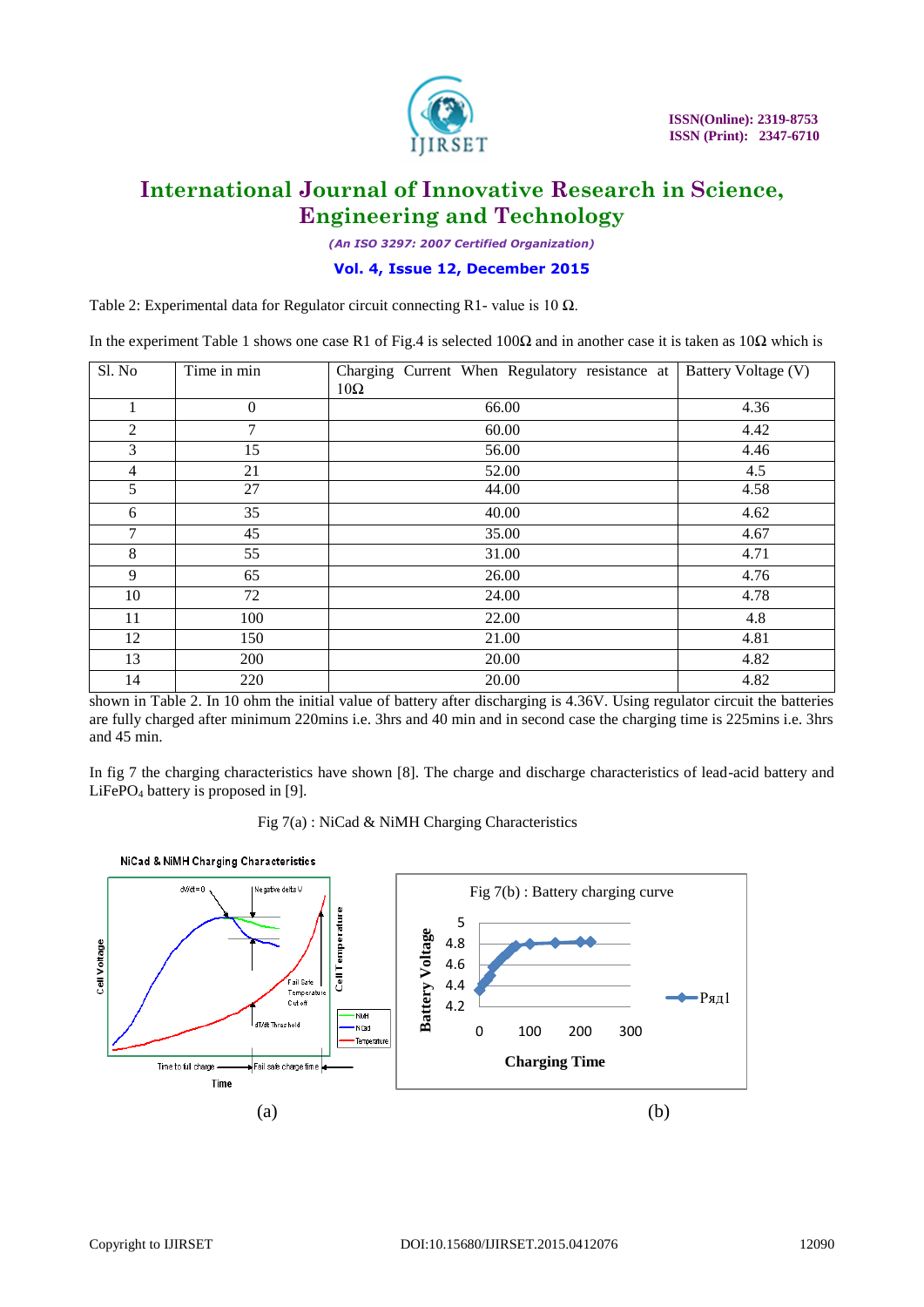

*(An ISO 3297: 2007 Certified Organization)*

# **Vol. 4, Issue 12, December 2015**





### VIII**. APPLICATION OF HDBC**

In HDBC generation a load made of four high flux LEDs is also connected with the battery for the experimental validation of the load. While rotating the hand crank of HDBC whatever the test result has came is given in Table 3, the load was connecting with a small LED luminaire [12]. The LEDs have breakdown voltage of 3.8 V. The LEDs are connected with the charging circuit in across. When the battery is being charged a switch is connected with the regulator through the LEDs, when the switch is on the LEDs will glow and if the hand crank is not revolving the LEDs would fed power from battery, when the motor is running at higher speed the LEDs glow with high intensity. The experimental tables have shown below for the load arrangement of the LED lighting systems which was used as a

Table 3: For Loading with four High Flux LEDs

| Sl No. | <b>RPM</b> | $14010$ $31.1$ of Equating with 10th $111\text{cm}$ $1401$ EQU<br>LED voltage | Light O/P at 3ft Working Plane |
|--------|------------|-------------------------------------------------------------------------------|--------------------------------|
|        | 560        | 3.9V                                                                          | 19 lux                         |
|        | 700        | 4.4V                                                                          | $21$ lux                       |
|        | 850        | 4.5V                                                                          | $23$ lux                       |

After charging the energy is stored in a battery bank through the regulator, small power consumed luminaire can be ignited using this battery bank or either the low powered luminaire can be connected directly to the regulator of HDBC for power supply. When the regulator switch is disconnected the luminaire could not fed supply from battery and then it will operate from battery voltage. The discharging would be 160mA by the LEDs, so if the battery is permitted to discharge upto 70% (i.e. 560mA-hr) then the LEDs would be in full glow for minimum 2hrs and after that till 2hrs LEDs will emit light in lower value.

model load.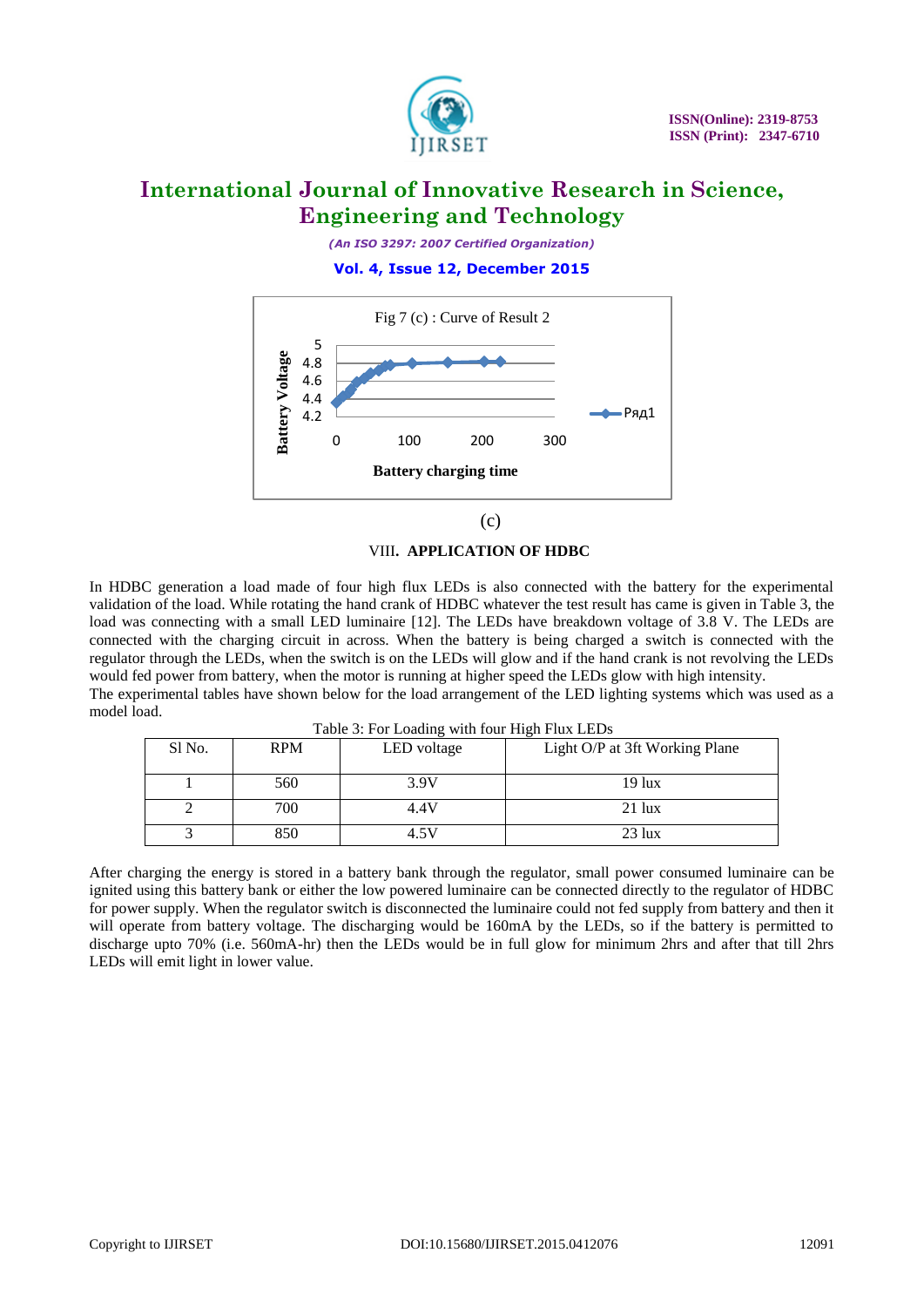

*(An ISO 3297: 2007 Certified Organization)* **Vol. 4, Issue 12, December 2015**



Fig 8: A prototype of the application of HDBC

#### IX. **CONCLUSION**

We have implemented an HDBC charging and generating system using non-conventional energy systems. The voltage generation can be higher in future for battery powered vehicles [13] or other instruments. We have built a model of HDBC where the generation is done using non- conventional energy source and stored in a battery bank using a voltage regulator. In various energy consumed charging systems the source is solar energy [14] wind energy or different non-conventional energy. Here in this paper a load of Hi-Flux [15] LED luminaires has been used for lower energy consumption characteristics of it. In future using LED drivers the constant current source can be attached with the LED luminaires to extend the life of the LEDs. This energy system can be easily used in rural development programmes for lightening or other domestic uses which is run by electricity. The system is very much cost effective and the results are stable enough to lighten one LED lamp of below 5W power. So the model of HDBC can be used for different power savings areas.

### **REFERENCES**

- [1] Sujit Golder, Kalyan Kumar Ray, Saswati Mazumdar, "High Efficient DC to DC Boost Converter for White LED Based Lighting system", Published in Journal of "Lighting & Engineering", Russia, Vol-14, No-1, pp 53-59,2006, and "Svetotekhnika" No-2, 2006, pp- 35-38 Znack Publishing House, Moscow
- [2] Rajesh Kannan Megalingam, Pranav Sreedharan Veliyara, Raghavendra Murali Prabhu, Rocky Katoch, Pedal Power Generation, International Journal of Applied Engineering Research, ISSN 0973-4562 Vol.7 No.11 (2012)
- [3] Pellitteri, F.; Boscaino, V.; Di Tommaso, A.O.; Genduso, F.; Miceli, R., "E-bike battery charging: Methods and circuits," in *Clean Electrical Power (ICCEP), 2013 International Conference on* , vol., no., pp.107-114, 11-13 June 2013
- [4] Seungryul Moon; Jih-Sheng Lai; Byounggun Park; Jiyoung Lee; Daehyun Koo, "Design and control of battery charger for portable human powered generator," in *Applied Power Electronics Conference and Exposition (APEC), 2014 Twenty-Ninth Annual IEEE* , vol., no., pp.1590-1597, 16-20 March 2014. doi: 10.1109/APEC.2014.6803519
- [5] M. S. Illindala, "Flexible Distribution of Energy and Storage Resources," *2012 IEEE Energy Conversion Congress and Exposition (ECCE)*, 2012, pp.4069-4076, 15-20 Sept. 2012.
- [6] <http://engineering.osu.edu/>
- [7] P.S. Bimbhra, Generalised Theory of Electrical Machines, Khanna Publishers, 7 edition.
- [8] Roychoudhury D., Jain B. Sahil, Linear Integrated Circuits, New Age International Publisher Limited, Second Edition, 2004, ISBN no: 8122414702
- [9] Theraja B. L., Theraja A. K, A text book of Electrical Engineering, Published 2005 by S Chand & Co Ltd, ISBN : 81-219-2440-5
- [10] Hua, A.C.-C.; Syue, B.Z.-W., "Charge and discharge characteristics of lead-acid battery and LiFePO4 battery," in *Power Electronics Conference (IPEC), 2010 International* , vol., no., pp.1478-1483, 21-24 June 2010, doi: 10.1109/IPEC.2010.5544506.
- [11] <http://www.ti.com/lit/ds/symlink/lm7805c.pdf>
- **[12]** Cheng, Y. K, Cheng, K. W. E., General Study for using LED to replace traditional lighting devices, ICPESA '06, 2nd International Conference, IEEE, Pg: 173-177, Date: 12-14 Nov 2006
- [13] Jung-Hyo Lee; Jung-Song Moon; Yong-Seok Lee; Young-Real Kim; Chung-Yuen Won, "Fast charging technique for EV battery charger using three-phase AC-DC boost converter," in *IECON 2011 - 37th Annual Conference on IEEE Industrial Electronics Society* , vol., no., pp.4577-4582, 7-10 Nov. 2011